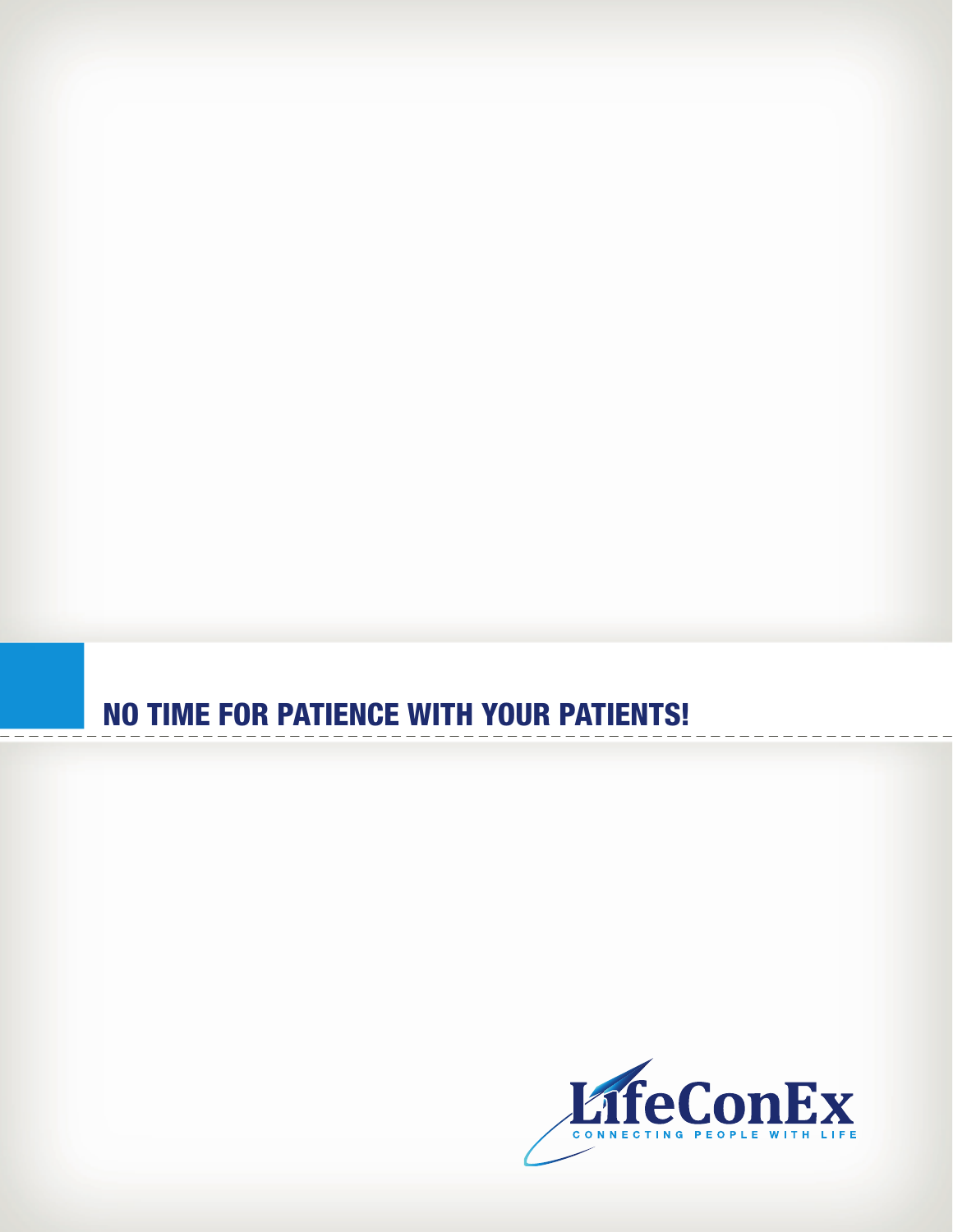A little over a year ago, LifeConEx launched one of its innovative product offerings: LifeCUBE. The aim was to provide an integrated all-inclusive logistics solution designed for ultra-sensitive biologicals, pharmaceuticals and clinical trial materials across pre-determined, pre-qualified trade lanes. I invite you to take a trip through the real world of a biopharmaceutical shipper, and experience some of the complexities awaiting them should they have to manage their logistics processes themselves.

## TUESDAY, 3:34 PM

You are a Product Manager at a fast growing biopharmaceutical company located in the United States. Your blackberry rings, and it is your colleague in Germany. She needs to place an emergency order for a product to be shipped to their facility. This product is a highly temperature sensitive, anti-protease inhibitor designed to treat Human Immunodeficiency Virus (HIV), Hepatitis A virus, and a number of canine, bovine, and rabies viruses. The medication itself is essentially irreplaceable. You start to feel the pressure as you know you have no room for error. Why the pressure? She needs to receive the inhibitors on Friday. In addition - their facility closes at 3:30 PM!

Your mind begins to take you through a typical set of human reactions when faced with a situation such as this: why did this have to happen to me right now? It's nearly the middle of the week, couldn't they have placed the order yesterday- don't they forecast for this? What shipping system am I going to use on such short notice? They provided us plenty of advanced notification last time and we still had problems with customs holds? I wish we had an in-house logistics manager to take care of this like we used to, but now it's somehow my responsibility!

### TUESDAY, 4:45 PM

You are running out of options. Your quality team demands that you use separate shipping systems for the order going to Frankfurt. Rather than loading all products into one cool container, they recommend mitigating the risk and shipping in a number of smaller shipping systems. You are frantically looking for solutions when you remember seeing something from LifeConEx regarding some type of integrated packaging service. You call them and are asked a series of questions concerning your product profiles. Within 10 minutes, you are assured that a detailed process will be developed incorporating your product specifications in concert with pre-conditioned packaging which will be positioned at your door by 10:00 AM the following morning.

### TUESDAY, 4:55 PM

A half smile begins to form on your face, but some part of you still believes that this is simply too good to be true. Skepticism sets in. "So you're telling me that 6 containers will be here tomorrow morning and all I have to do is to take off the lid and put my products inside, then I close the lid?" Yes. "The driver will wait for me while I do this and then take the products to the airport for shipping?" Absolutely. "I'm going to receive in-transit temperature notifications along the way?" Yes, as indicated in the SOP.

### WEDNESDAY, 8:00 AM

The next morning you awake in a cold sweat, and open your blackberry before brushing your teeth. Reassured, you see several communications from LifeConEx. The containers will be at your loading dock at approximately 10:00 AM. They will reach Germany by Thursday afternoon and are scheduled for delivery on Friday morning. You brush your teeth.

The containers arrive pre-conditioned and on-time. You have them placed inside your cold chamber for product loading. You place your product in each container and close the lid. The truck driver then has you sign a form and takes each container away. Throughout the trip on Wednesday and Thursday you receive temperature recordings at every touch point. Each of the containers hovers in the +4 to +4.5 °C temperature range. Your product calls for  $+2$  to  $+8$  °C. You are pleased that everything is going according to plan.

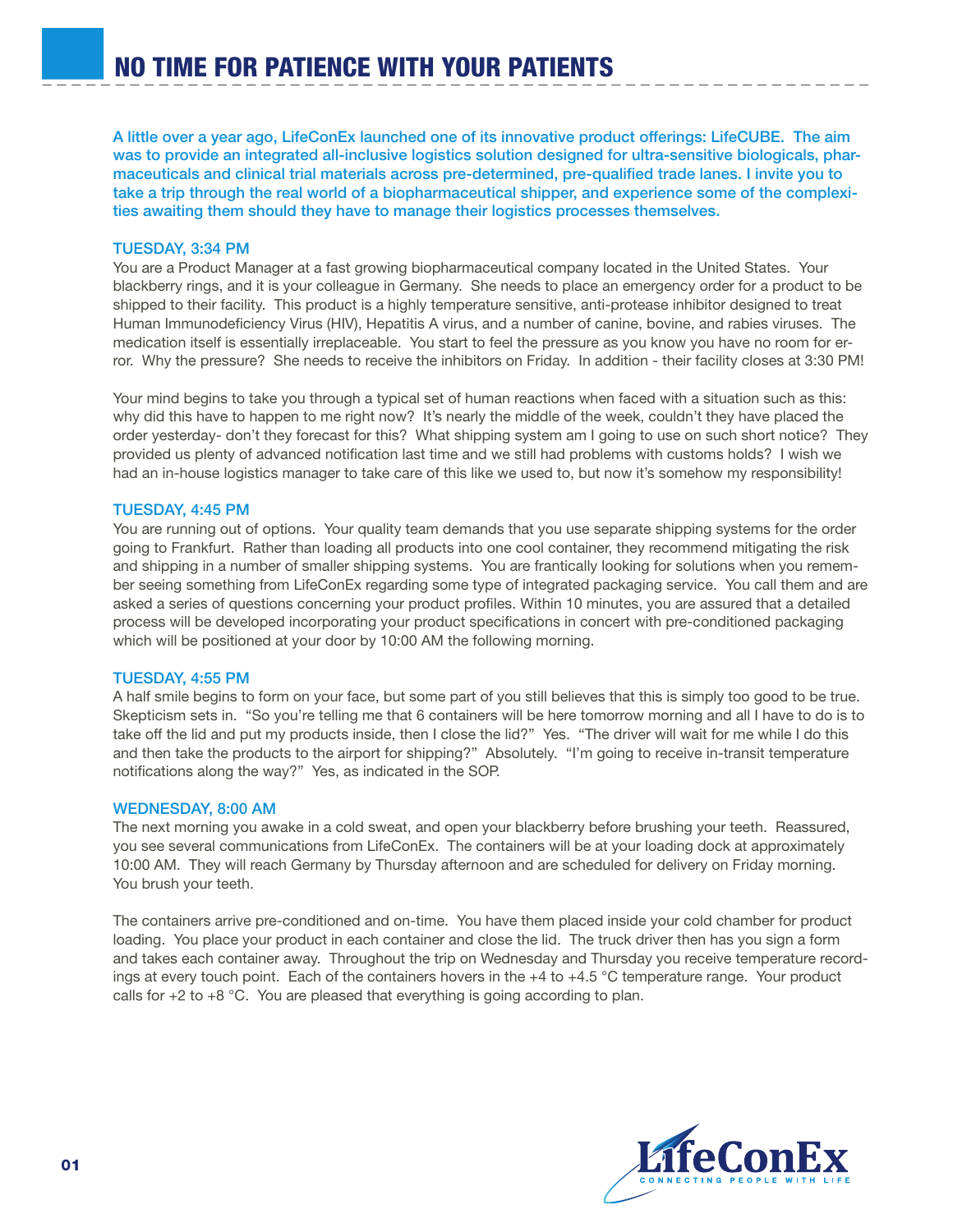### FRIDAY, 7:30 AM

You awake on to the sound of your Blackberry. You are pleased to see +49 at the beginning of the number and to hear a familiar German accent. It is early afternoon in Germany and your colleague just wanted to advise you that she had received all 6 containers earlier in the day and that she had already emptied them and stored the products appropriately within their facility. The truck driver waited while she unloaded them and then took the containers away. A sense of calm washes over you, followed by a smile-- You did it.

At LifeConEx, we have made it our duty to intervene in these types of instances. We have seen the frequency of this type of situation increase over the years and someone needed to address it. Particularly at the biotech firms, biopharmaceutical professionals are being asked to possess logistics expertise that is often far outside of their core competences.



 LifeCUBE is in place to reduce those complexities and to promote simplicity and reliability in the cold chain. We thought to ourselves, "Why don't we integrate all portions of cold chain services: Positioning pre-conditioned packaging systems with data logger management and in-transit temperature read-outs, trucking arrangement, expedited shipping, customs clearance, de livery, and container return – all within one price." We knew the client wanted to avoid receiving multiple invoices for the prior mentioned logistics activities and preferred everything to be bundled, and took the opportunity to provide this necessary solution.

 LifeCUBE combines the services of LifeConEx lead cold chain solutions development and process management, the speed and agility of DHL SameDay and the robustness of qualified LifeConEx approved packaging systems. The unique container we offer to our clients provides the security and

protection they seek for their products. Since launching this service, we have had to expand our reach due to our client's demands to penetrate more exotic and difficult locations. We have now offered this service across 15 different global trade lanes, and have yet to experience any temperature deviations.

In 2011, we expanded LifeCUBE to include service out of Europe and to include deep frozen and controlled room temperature ranges. In an industry that is becoming increasingly complex due to increased regulations and cost constraints, the simplicity of LifeCUBE comes at just the right time. At LifeConEx, we are always looking for better ways to connect people with life.